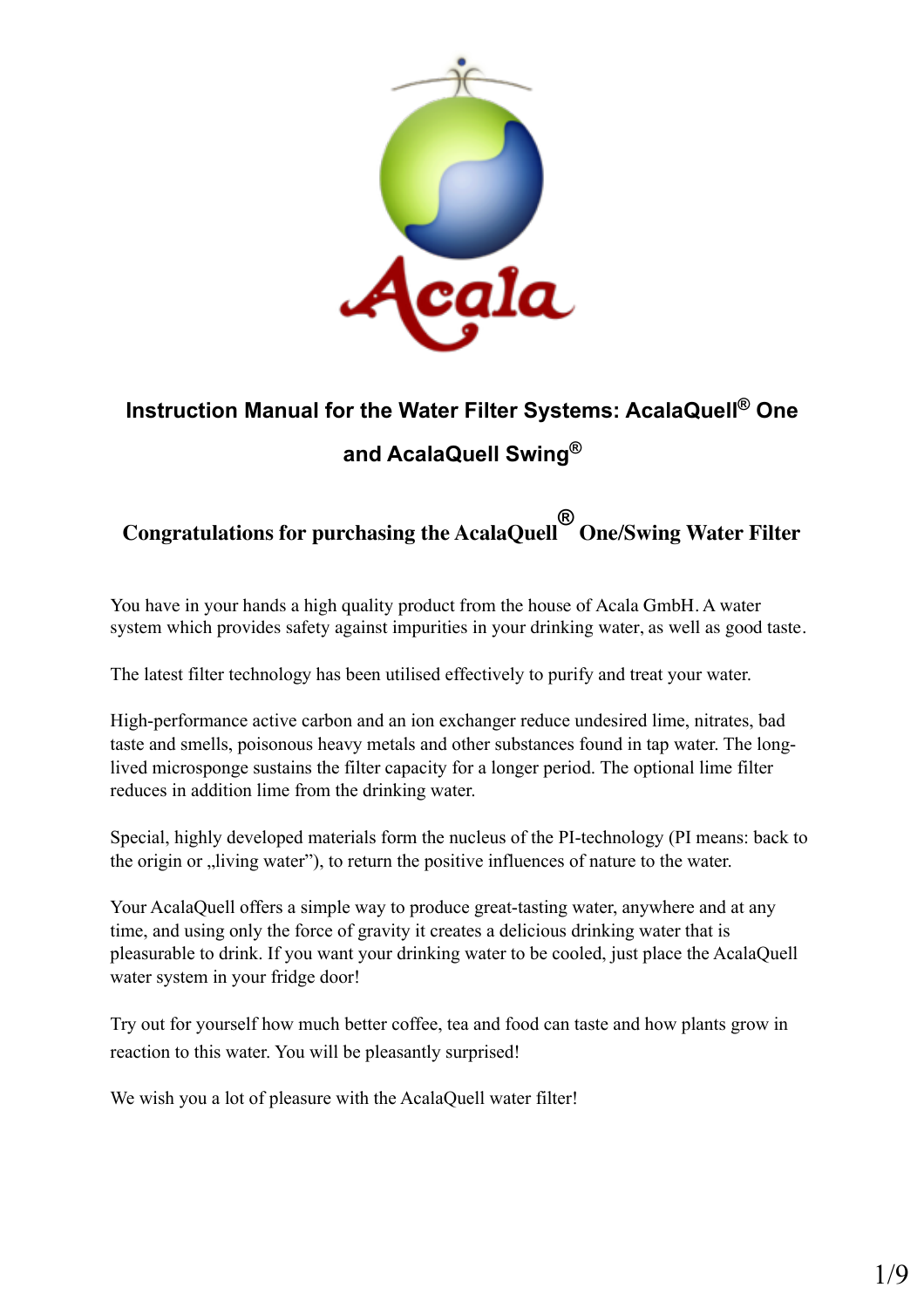



Crown

Silicon sealing ring

AcalaQuell Filter cartridge

AcalaQuell Additional lime filter (optional)

AcalaQuell Crown lid

AcalaQuell Microsponge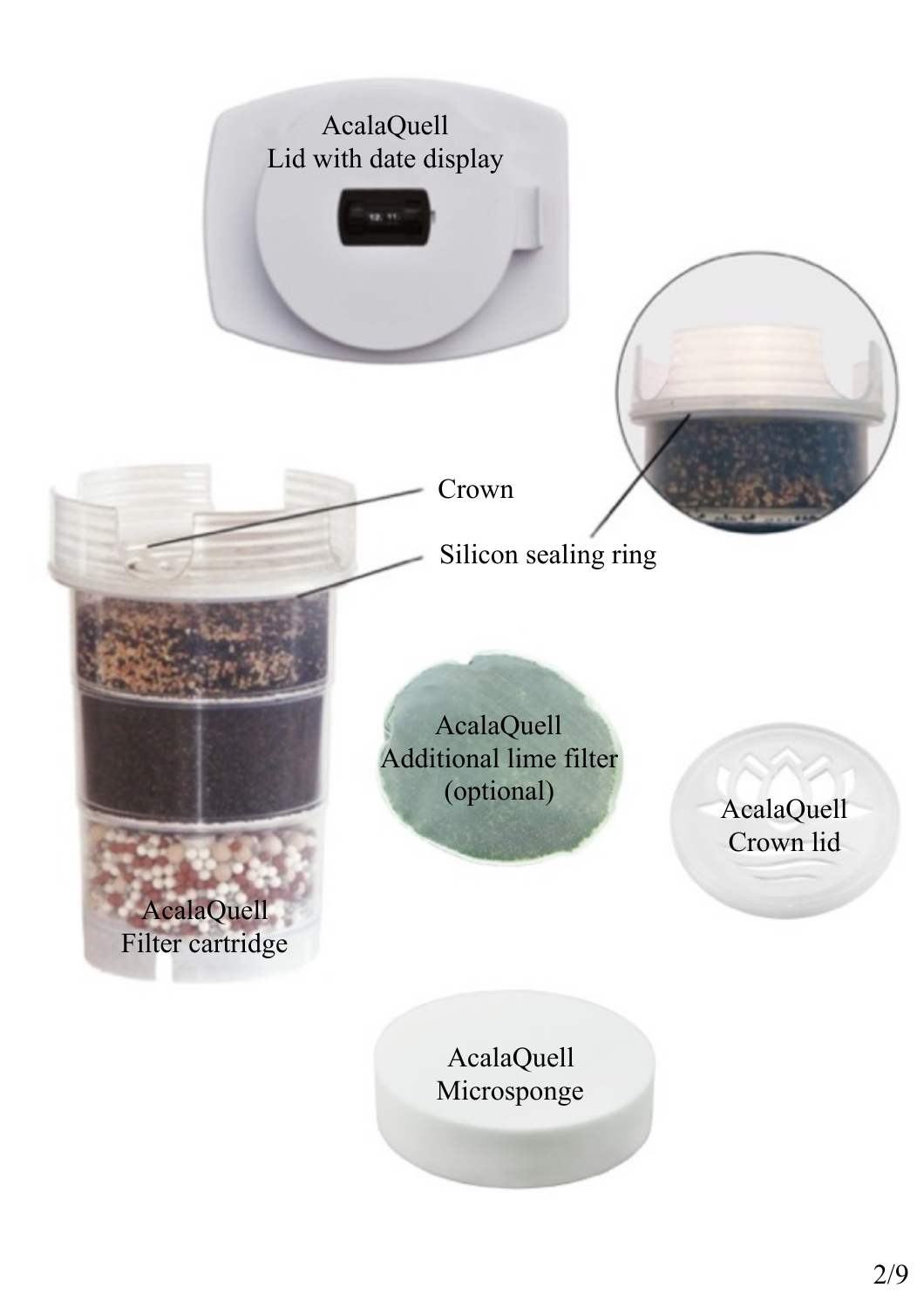## ASSEMBLY INSTRUCTIONS

Never use soap or cleaning agents on the AcalaQuell cartridge or microsponge and lime filter!

Do not use boiling water and do not put any parts of the system into the dishwasher! Touch the filter cartridge, microsponge and lime filter only with clean hands or with household gloves, in order to maintain the hygienic conditions!

Use only a soft cloth when cleaning to avoid scratches on the plastic!

Take off all the packaging from the filter and the filter cartridge. Clean the container and other parts of the system (apart from all filters) with a mild soap or detergent and rinse it afterwards with clean water

If possible soak the cartridge under running cold water for about a minute until no more carbon dust comes out.

Our materials are free from glue, our high-performance activated carbon and mineral rocks are poured, they are thus loose in the cartridge. They can loosen during the transport, this is completely harmless and this is washed out by rinsing.

Please remove the upper tank and push the cartridge with the narrow side at the head through the round opening in the upper tank. Push the cartridge down with the narrow side, and insert the cartridge with a screwing motion so deeply, until the cartridge seal sits on the base (see the picture).

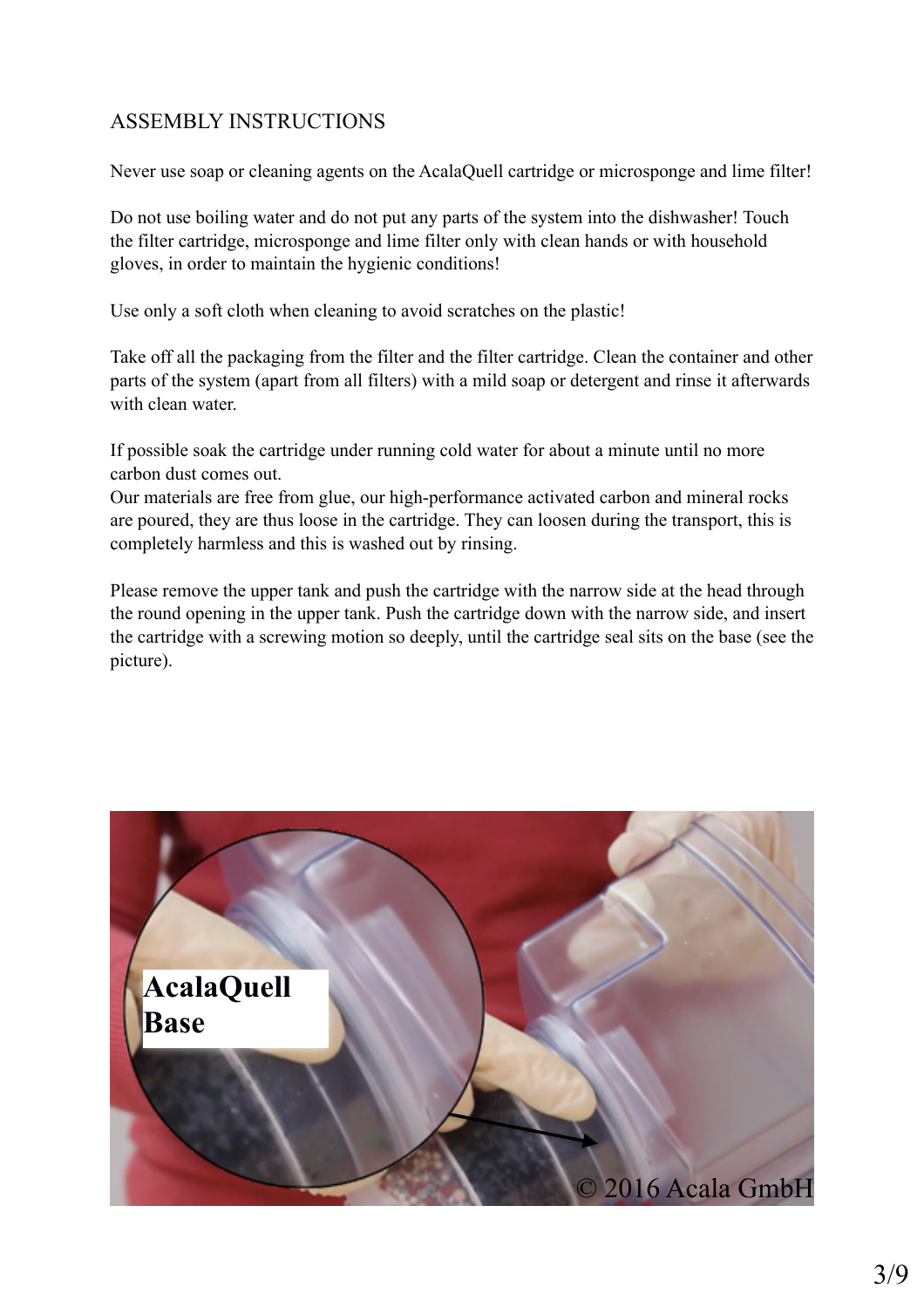Put the upper tank in the filter case (take-out container).

Soak the microsponge until it becomes soft (20 to 60 minutes). By pressing the microsponge you can accelerate this process. Place the soft, wet microsponge into the crown of the cartridge. If it is sufficiently wet, it will remain in the crown.

Rinse the filter one more time by filling the upper tank with water four times and pouring away the filtered water, or by watering your plants with it. Do this until the filtered water is clear and free of any turbidity.

Adjust the date for the next change of filter.

The AcalaQuell**®** is now ready for use. Fill the upper tank and enjoy your filtered and energy-enhanced water. Use only drinking or tap water, which is approved for human consumption.

#### MAINTENANCE

Do not expose the water filter to direct sunlight. The darker the place where the filter is put the better. Thanks to its ideal size you can also put your AcalaQuell in the door of your fridge.

Filter at least 2 litres daily.

Wash the water tanks regularly so that it stays clean and free of residues.

For the cleaning of the tanks use mild cleaning products, or a mild soap solution (except all the filters).

Don't use abrasives, scratchy sponges or paper towels to clean the plastic parts, as these will scratch the surface.

Use a soft cloth to dry it.

If the microsponge has deposits or if it changes colour, it can be rinsed like a normal sponge using clear, lukewarm water. Please press it and do not twist it. If the conduit pipe is in a bad condition, more deposits can form. In this case we recommend you to rinse the microsponge more often.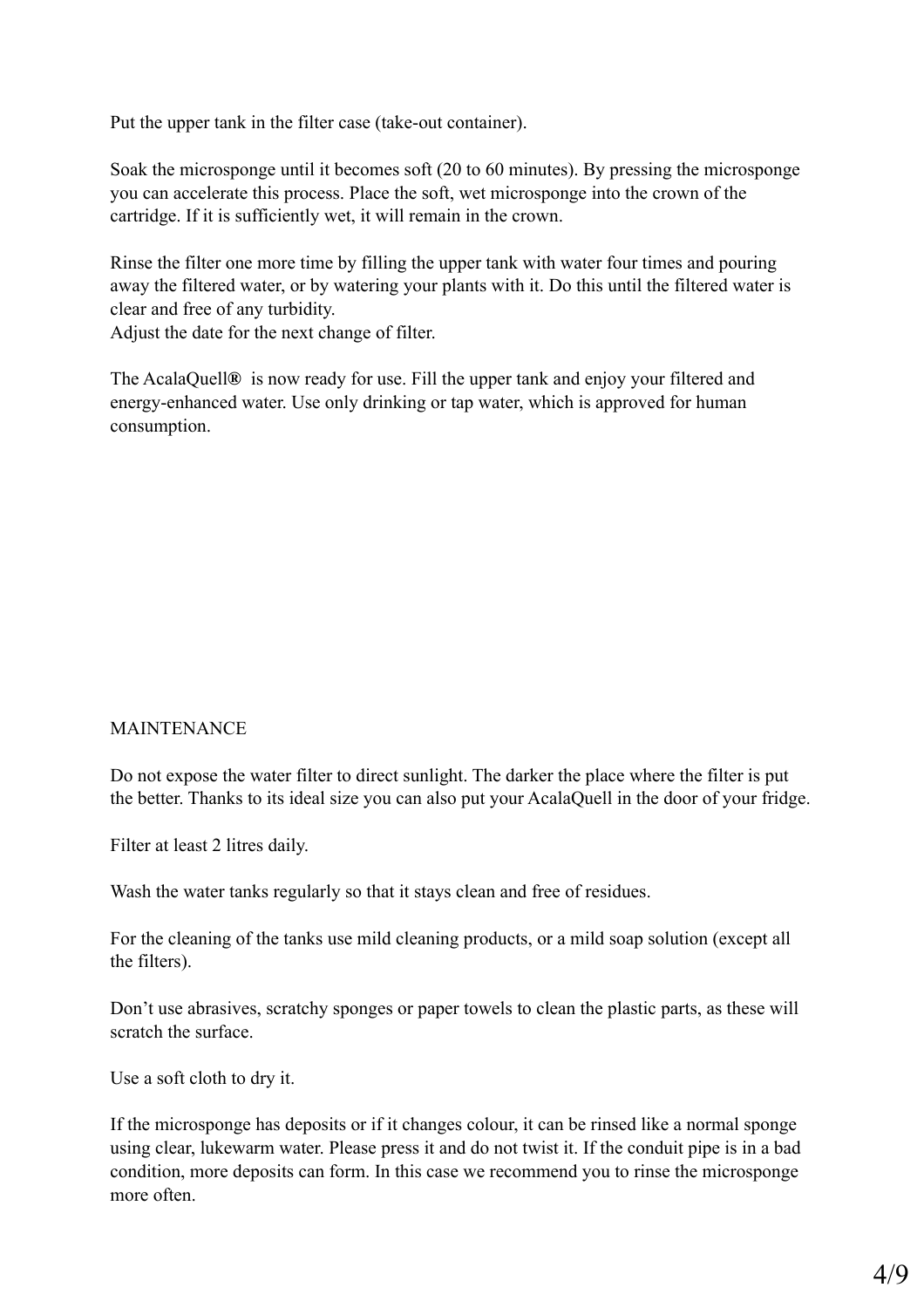Remove the lime from the upper tank, the collecting container and the lid 1-2 times a year or as necessary using common household citric acid. With this you sanitize both tanks at the same time.

If you do not use the filter for a couple of days, keep it cool, preferably in the fridge. If the taste of the water is unusual, then empty the filter and fill it up again until the normal, good taste has returned.

If you are away longer than 3 days then empty the filter completely of water and store your AcalaQuell in the fridge.

If you are away for longer than 7 days do with the cartridge and the microsponge the same you did on the first time you used the filter.

If you are away for longer than 2 weeks we recommend that you do not continue to use the cartridge but to replace it.

Our tip: take your AcalaQuell with you on your trips and enjoy the delicious water!

#### FREQUENCY OF FILTER CHANGE

AcalaQuell filter cartridge: every 2 months

AcalaQuell microsponge: every 6 months

AcalaQuell lime refill unit: 2-6 weeks

The lifespan of the components depends upon the usage and can also vary according to the water quality. The more contaminated the water, the shorter the lifespan of the filters. If you have heavily contaminated water and intense usage at the same time, please change the cartridge after 6 weeks, and the microsponge as necessary. In the case of filtering aboveaverage contaminated water, the capacity of the microsponge will be reduced in a much smaller measure, by constantly eliminating sediments.

The lime content of your tap water determines the lifespan of the lime filter.

#### **REMINDERS**

Note down the date of the installation on the service sheet prepared for that!

The mechanical counter on the lid is made to remind you when to change the AcalaQuell**®** cartridge. Set the date of the last cartridge change there (month left, day right). The mechanical counter cannot be rotated so easily, in order to avoid an unintentional and mistaken turning of the date. With the aid of a spoon, for instance, you can set the counter to a later date.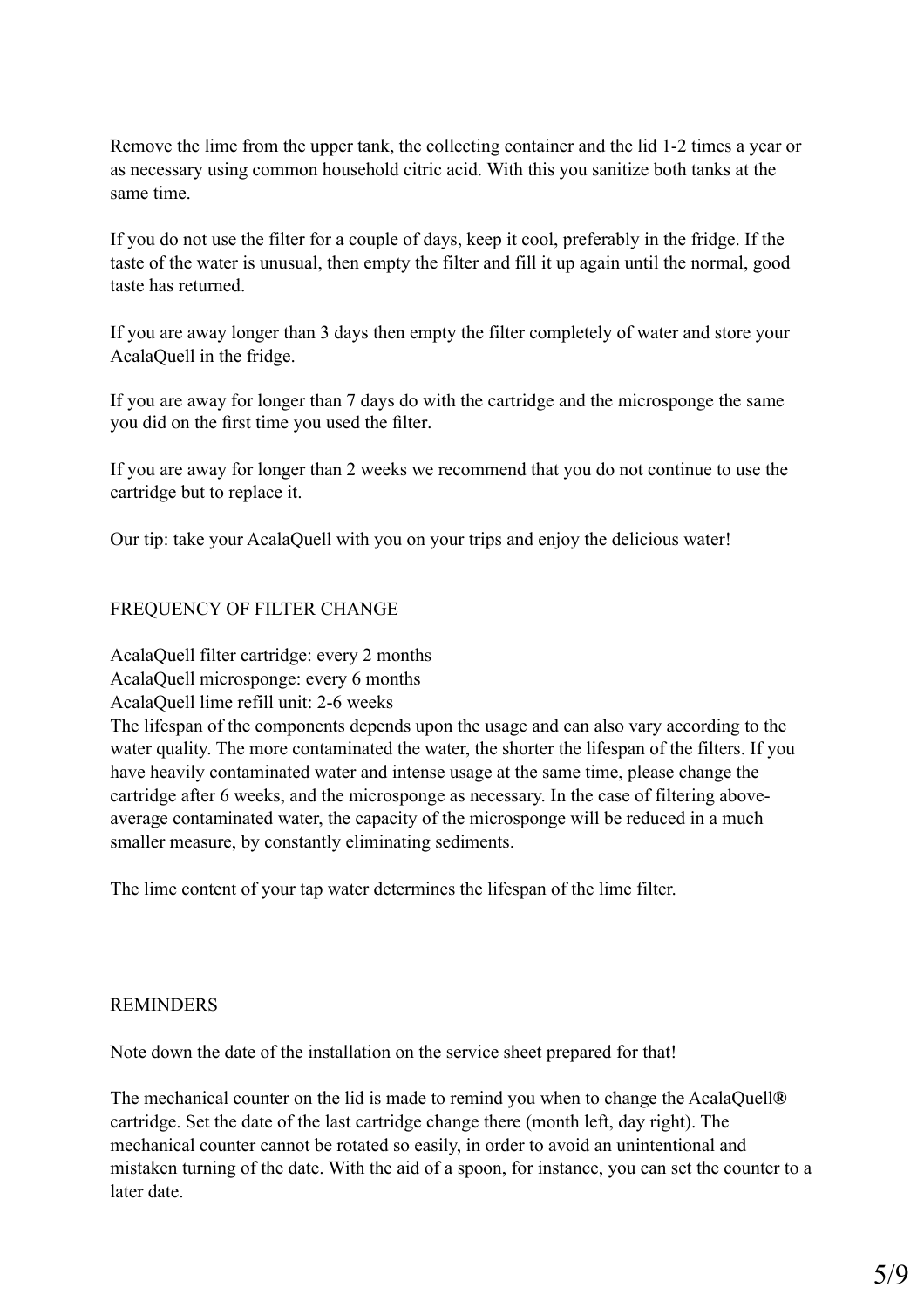**SUPPLIES** 

Replacements for the cartridge and microsponge can be purchased at your individual speciality dealer or directly at www.acalawasserfilter.de.

#### CAPACITY OF THE CONTAINERS

Filling container: 1 litre Container for filtered water: 1.3 litres

#### FILTERING TIME

2 to 12 minutes per litre.

#### **GUARANTEE**

Two years on all parts of the water filter except all the filters. All filters have a limited guarantee of 30 days. The guarantee is only valid with the sales receipt.

#### LIABILITY

Acala GmbH is only liable for parts of the water filter. Acala GmbH is not liable for damage which results from neglect in the usage of the water filter, especially from things which are not part of the AcalaQuell water system. With improper usage by the customer the guarantee is forfeited.

### ERROR CORRECTION

#### **Problem:**

Water is running very slowly or not at all through the water system.

#### **Cause:**

There is air under the microsponge in the cartridge. The ion exchanger in the upper compartment of the cartridge can compress during use, thereby forming a grafting, so that no more water flows through it.

#### **Solution:**

a) Press the microsponge with a teaspoon from the side 1-2 cm towards the centre, so that the air can escape. Shake the complete filter by lifting it 1-3 cm and then quickly putting it on the table. In order for the air to escape, the system should be filled with water. Or remove the microsponge and fill the upper tank half full with water, push the whole container against the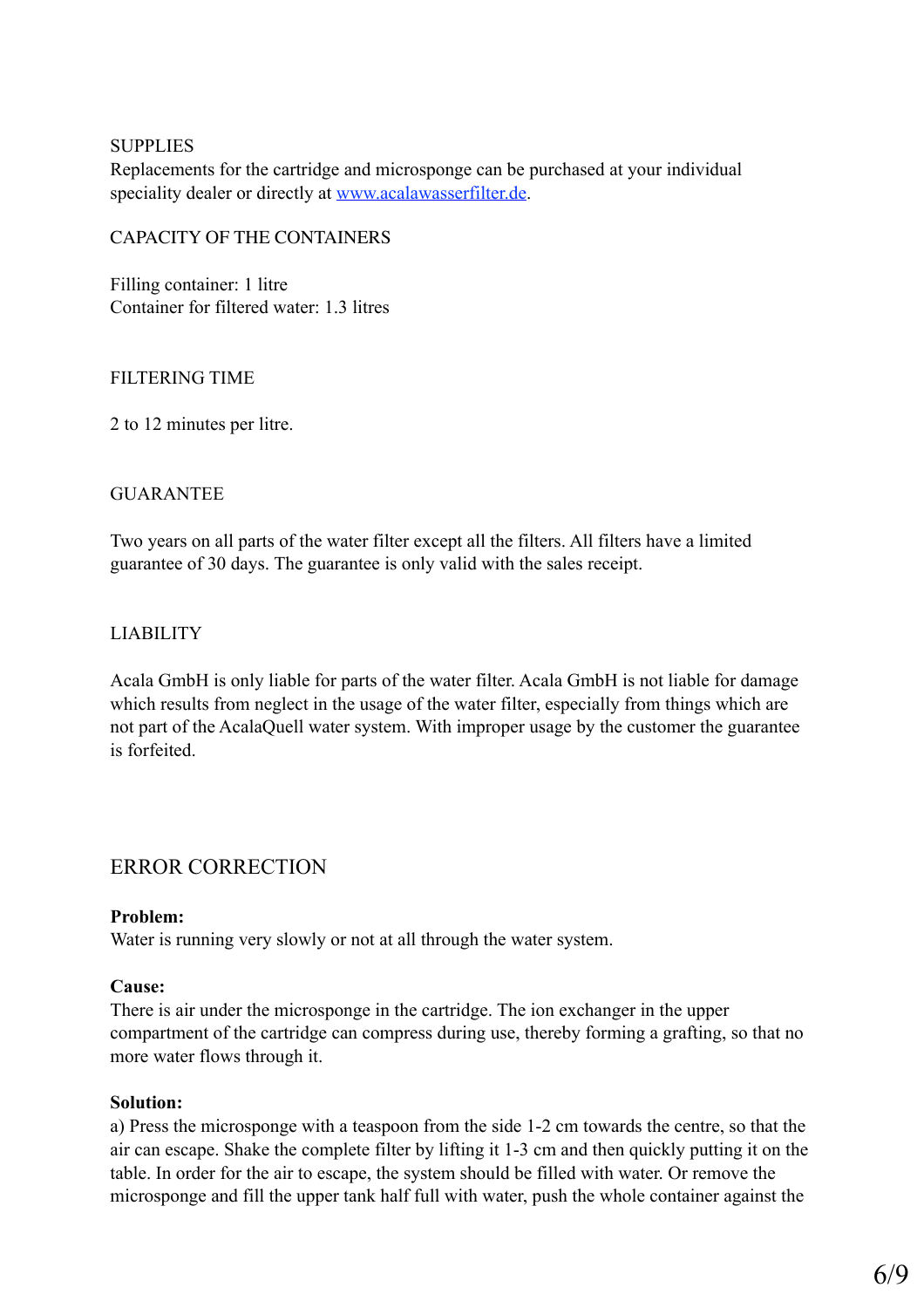countertop, as if you'd pour coffee into a container so that the coffee sits. The air located in the cartridge can thus escape into the water.

b) Put the microsponge back into the crown of the cartridge and fill the upper tank half full with water and press with a very clean spoon the sponge, so that the air can escape from the sponge.

c) By gently tapping the side of the cartridge crown on a wooden board, the graft dissolves. The cartridge is taken out to do so. The material is spread and loosened by tapping the side. Insert the cartridge again. The water will immediately flow at normal speed.

If the above described measures have not helped, please remove the cartridge or the upper tank including the cartridge and immerse it completely under water so that the remaining air can escape. Afterwards put the cartridge back into the filter and insert the sponge into the crown of the cartridge. Please press the air out of the sponge. Now the water will flow, so that 1 litre is filtered in approx. 2-12 minutes.

The AcalaQuell works solely with the weight of the water. The height above the sea level, air pressure, temperature, position of the moon and sun, as well as the water surface tension can because of this have an influence on the speed of the water flow. The treatment of the water, for instance with chlorine, which is adjusted every day, can also change the surface tension and thus the flow velocity of the water.

#### **Problem:**

The water in the filling container runs past the filters into the filtered water container.

#### **Cause:**

The sealing ring does not fit evenly into the cartridge.

The cartridge is not put correctly into the case and the water can flow unfiltered past the sealing ring.

#### **Solution:**

Remove the filling filter from the filter for the filtered water, remove the cartridge, loosen the sealing ring, and put it back again, so that the seal is even and does not have a twist in the cartridge.

Hold the cartridge on the narrow side from below, and insert the cartridge with a screwing downward movement so deeply until the seal on the cartridge sits on the base in the upper tank.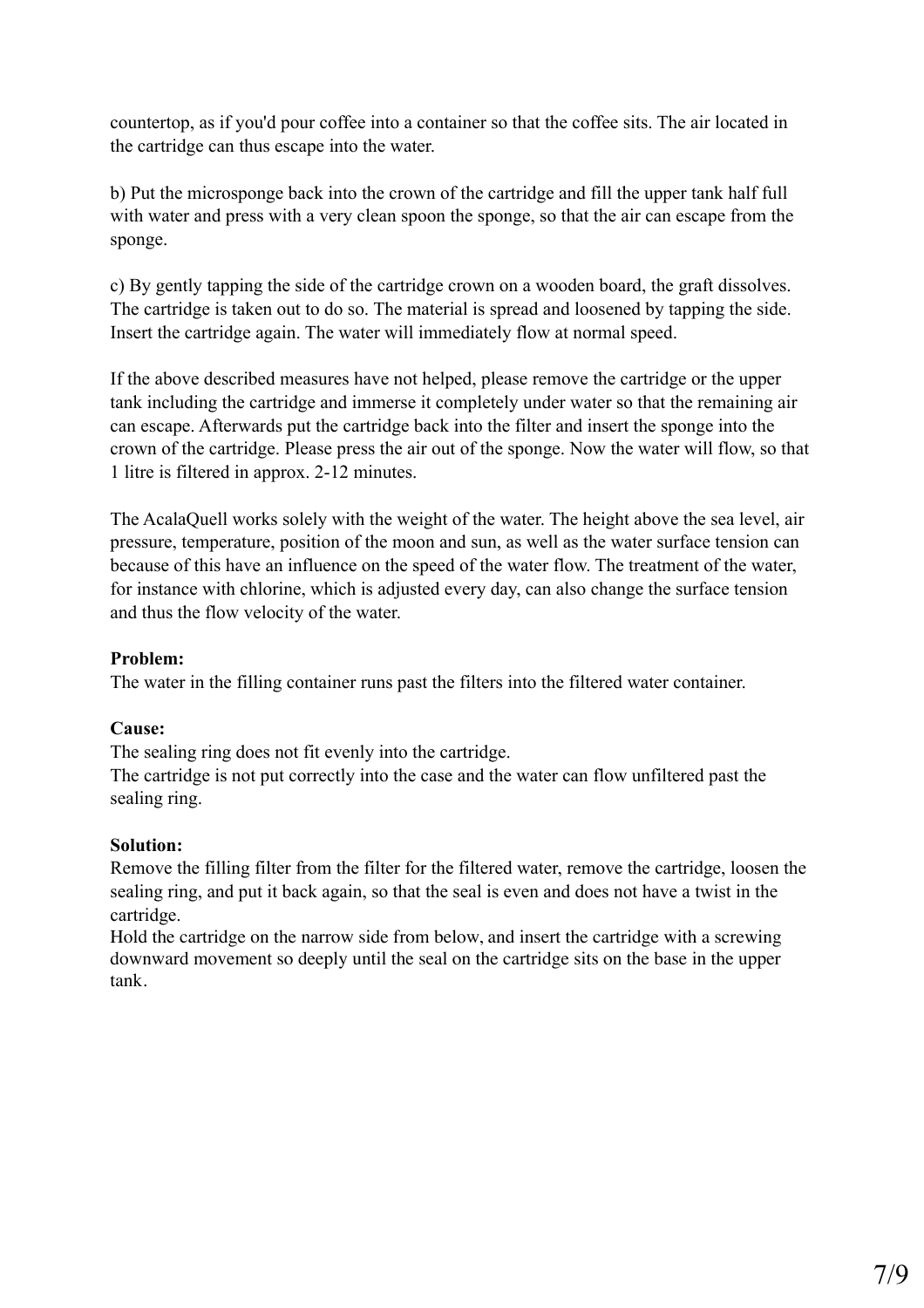#### **Problem:**

The microsponge does not stay in the cartridge crown.

#### **Cause:**

The microsponge ist still too dry.

#### **Solution:**

Take the crown lid included with the package and put it on the cartridge crown.

#### **Problem:**

The water has a strange smell and taste.

#### **Cause:**

The cartridge is not rinsed enough yet.

The water used had a very low quality, like sulphur-containing water or water with a high level of manganese.

The AcalaQuell cartridge is used up.

The microsponge has a smelling film stemming from the water pipes.

The smell can originate if substances such as sulphur are withheld, and they are concentrated on the microsponge.

#### **Solution:**

Rinse the filter with another 4 litres of water.

- a. Check the quality of the water which you are using.
- b. Filter the same water a second time.
- c. Renew the filter cartridge.
- d. Wash out the sponge more often.

#### **Problem:**

Green spots or a film shows up on the microsponge, in the upper tank, and eventually also in the drinking water container.

#### **Cause:**

The water contains a lot of nitrates and the filter is too close to a light source. Nitrates promote plant growth. Algae can develop due to nitrates and light.

#### **Solution:**

Replace the AcalaQuell cartridge and the microsponge and clean all the plastic parts with a household solution, e.g. citric acid (for disinfection). Place the jug preferably in a dark area as prevention. This first film is normally not dangerous at all to the health. However, you should clean the jug immediately, since algae can develop very quickly.